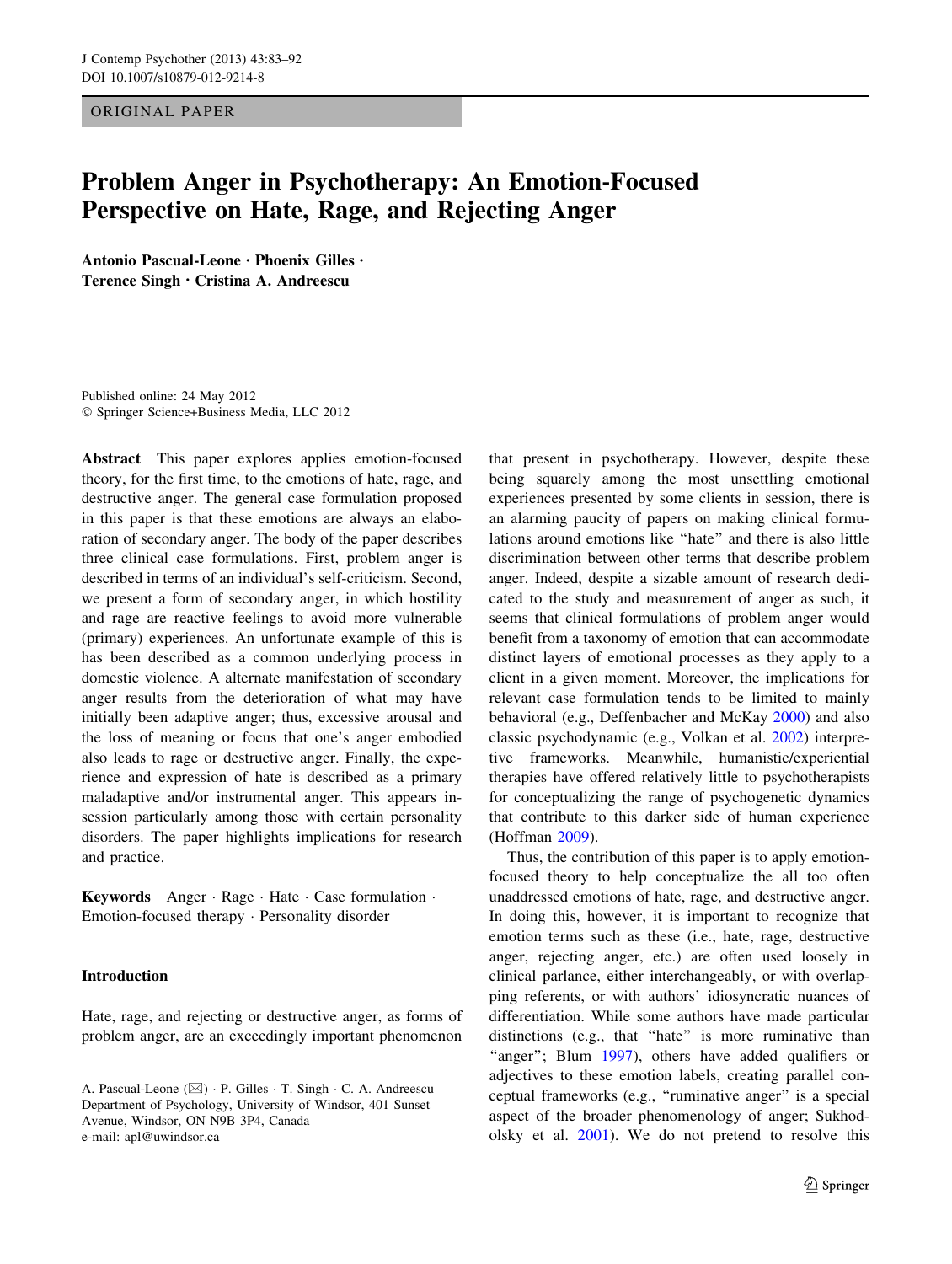nomenclative issue, and instead refer to these as variations of problem anger, for which there are several case formulations. Our contribution is to explore an emotionfocused framework for understanding problem anger in psychotherapy. In doing so, we consider various case formulations to assist psychotherapists in understanding clients who present with these kinds of problematic feelings. The general formulation we will propose is that hate and other forms of problem anger are usually an elaboration of secondary anger, of some sort—whether as a reactive state, a characterological trait, or an instrumental means to some other end.

# An Emotion-Focused Theory of Emotions

One of the hallmarks of the general model of Emotion Focused Therapy (EFT) is a highly differentiated perspective on emotion, which can be used to support a dynamic and layered approach to clinical case formulations. Greenberg and colleagues (Greenberg and Pascual-Leone [2006](#page-9-0); Greenberg and Paivio [1997](#page-9-0); Greenberg and Watson [2006](#page-9-0)) introduced to our field a taxonomy of different kinds of emotion and associated emotional processing difficulties. From this perspective, emotion should be considered in terms of clinically relevant types of affective-meaning experiences: Primary (adaptive or maladaptive), secondary, and instrumental emotions.

Primary emotion describes a basic genuine emotional response. Emotions of this kind are a person's most fundamental, direct and initial reactions to a situation. However, primary emotions may be either adaptive or maladaptive. In addition to being a fundamental response, primary adaptive emotions are feelings that change dynamically in response to changing circumstance or simply when they are being suitably expressed. Moreover, they provide adaptive directions for solving personal problems, like feeling sad as a process for recovering from a loss, or feeling angry as part of asserting oneself against some specific violation.

In contrast, primary maladaptive emotions are learned responses, often developed through traumatic experiences. Although these kinds of responses may have been adaptive in the past (e.g., in an unhealthy context), they are no longer adaptive and often create distress and dysfunction in the present. Thus, maladaptive emotions are often old familiar ''bad feelings'' that occur repeatedly and are resistant to change (Greenberg and Paivio [1997](#page-9-0)). For example, feeling ashamed about being an inherently bad, unlovable, or incompetent person, or feeling chronic fear that one is in danger (when one is not), are both common examples.

Secondary emotions are a type of emotion quite apart from primary emotions. Although they are not inherently maladaptive, they may be difficult to regulate, and they often interfere with adaptive and fluid emotional functioning. In short, secondary emotion describes a reactive emotion that is in response to some other, more basic (primary) feeling. As such, secondary emotions may serve a defensive purpose or they may reflect more complex reactions to some other, more central, process. For example, when a client feels guilty about her resentment toward a parent, guilt is secondary in that it is a reaction to (primary) underlying anger. Similarly, a man may respond angrily to some social rejection, but the anger itself is a secondary, defensive response to his genuine and direct feeling about the injury, which might be pain, hurt, shame, etc.

Finally, instrumental emotion describes the use (either within *or* outside of awareness) of feeling and expression as a means toward some end. For example, purposefully raising ones voice in order to dominate others in a conversation is an instance of instrumental emotion (Greenberg and Paivio [1997](#page-9-0)). While the issue of emotion's potentially instrumental role has received relatively little attention from experiential and emotion-focused researchers this issue has been discussed more in behavioral case formulations (see e.g., Linehan [1993](#page-9-0), for a discussion of the issue that instrumental impacts may be outside a client's awareness). However the case, the overall theoretical framework of EFT has been useful in conceptualizing emotion as being either primary, secondary, or instrumental; this taxonomy has garnered empirical support in psychotherapy process and outcome research, and it continues to have important implications for clinicians working with emotion (Greenberg and Watson [2006;](#page-9-0) Greenberg and Paivio [1997;](#page-9-0) Paivio and Pascual-Leone [2010](#page-9-0); Greenberg and Goldman [2008\)](#page-9-0).

#### ''I Hate Myself''

Perhaps the most common expression of hate in psychotherapy is when it is directed toward oneself. While one may debate that self-hate is more of a ''depressive'' than "anger-related" process, the fact remains that psychotherapists are often confronted with what can only be described phenomenologically as a client's angry and hostile expressions (toward the self). Self-hate entails pervasive criticism coupled with a tone of contempt or disgust. The individual not only criticizes his/her performance, but does this with harshness, contempt, or caustic disgust towards oneself and one's perceived failure (e.g., ''How could I even think I might do a good job?! I'm a useless slob and I always will be!''). Such piercing comments leave an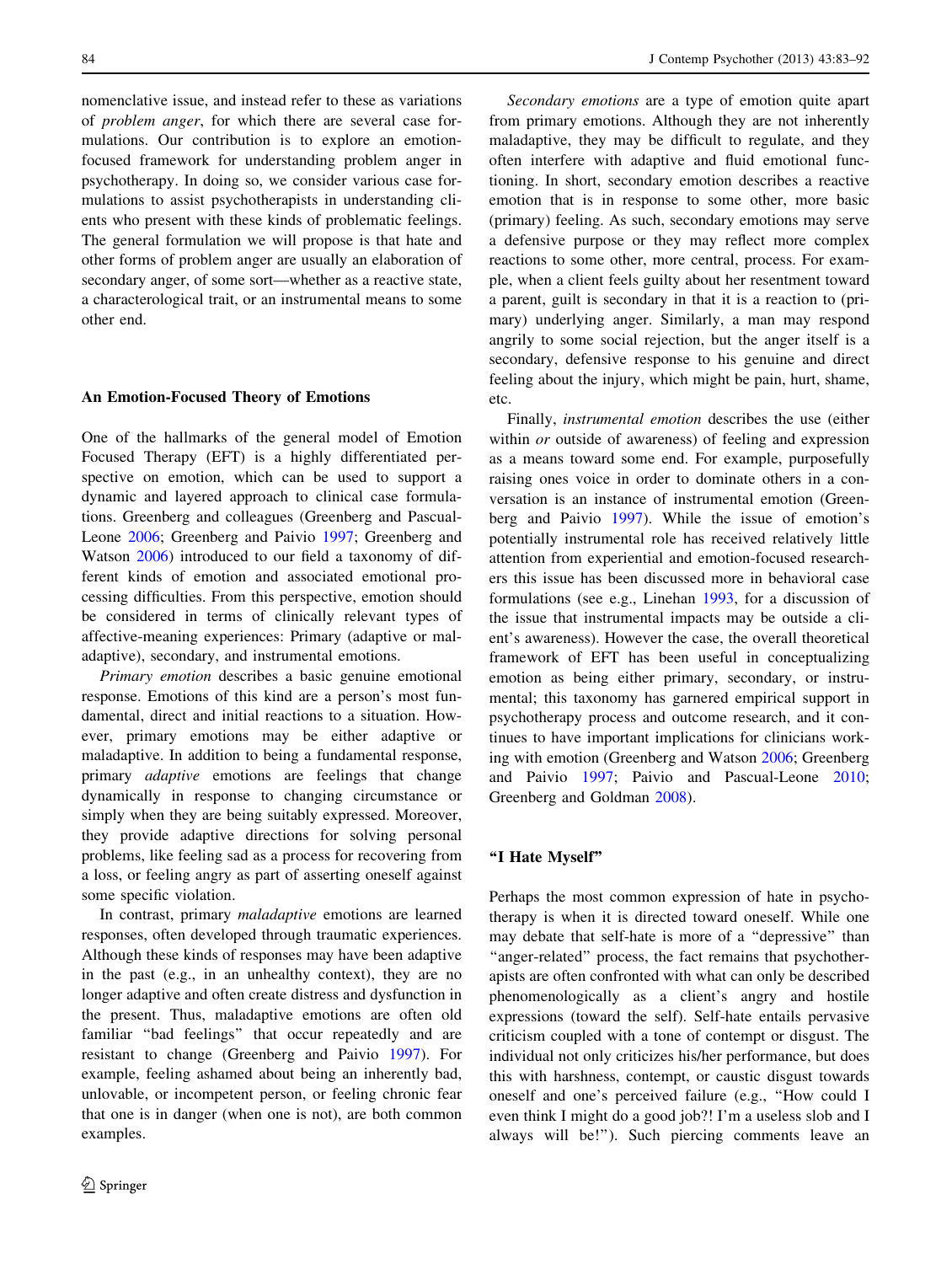<span id="page-2-0"></span>

Fig. 1 The psychogenetic pathways of problem anger: an EFT perspective

individual feeling hopeless, helpless, and empty, which can further fuel one's self-loathing. Greenberg and Watson [\(2006](#page-9-0)) noted that certain forms of depression arise as a result of the harsh criticisms formulated by clients towards themselves. Similarly, there is strong empirical support for self-hate as a predictor of onset, severity, and relapse of numerous other mental disorders including eating disorders (Fennig et al. [2008\)](#page-9-0), substance abuse (Blatt [2004](#page-9-0)) and social anxiety (Cox et al. [2004\)](#page-9-0).

Conceptualizing Problem Anger as a Self-Critical Process: ''I hate myself because I deserve it''

Self-criticisms are a reflection of personal values that are incorporated into emotion schemes, which operate at an automatic level (Greenberg and Watson [2006\)](#page-9-0) and become activated when an interpersonal or existential need arises. When unhealthy (i.e., depressogenic) conflict emerges, individuals usually experience a bind between parts of themselves, reproaching themselves and sometimes even feeling ashamed of their needs (e.g., ''I missed him so much, but I should have known better than to have let him back into the house!''). It follows that self-hate/anger/ loathing can be conceptualized as a caustic, emotional expression of self-criticism, in which people hate themselves for their faults and errors rather than attending to unmet personal needs. For example, a client might grit her teeth and says, spitting in disgust "I'm such a loser! I hate myself for being so pathetic. I don't know why I never stand up for myself! I'm like a worm the way I always let myself get stepped on….'' The bitter contemptuousness of this example is a hallmark of self-hate. However, a closer look at the vitriol in this expression highlights at least one core self-criticism (i.e., in regards to passivity, weakness, or perhaps vulnerability) and also an unmet need which has been implied but not yet explored (i.e., the need to fight for one's rights, to be assertive, and to have a healthy sense of entitlement).

Self-criticism and its extreme affective expression self-hate—can be conceptualized as a secondary (and maladaptive) process (Greenberg and Paivio [1997\)](#page-9-0). In their book on treating complex trauma, Paivio and Pascual-Leone ([2010\)](#page-9-0) explain:

Self-criticism, especially when delivered in a harsh affective tone, can reflect a deeply rooted hostility or contempt toward the self. This self-critical process can be understood as resulting from the activation of a core sense of self as shamefully bad or broken and therefore deserving of criticism (p. 60, italics added).

So, situations that produce low self-esteem, in essence, do so by activating a core sense of self as defective, a sense of shame—and this is a primary maladaptive emotional experience. In the absence of sufficient personal resilience, some clients react to their deeper primary experiences of shame with punitive self-hate—a secondary response to a deeper primary experience. The clinical formulation of self-hate as secondary anger is illustrated in the top-left of Fig. 1. One reason for "coping" with shame in this selfdestructive way could be that it offers an active alternative to shutting down.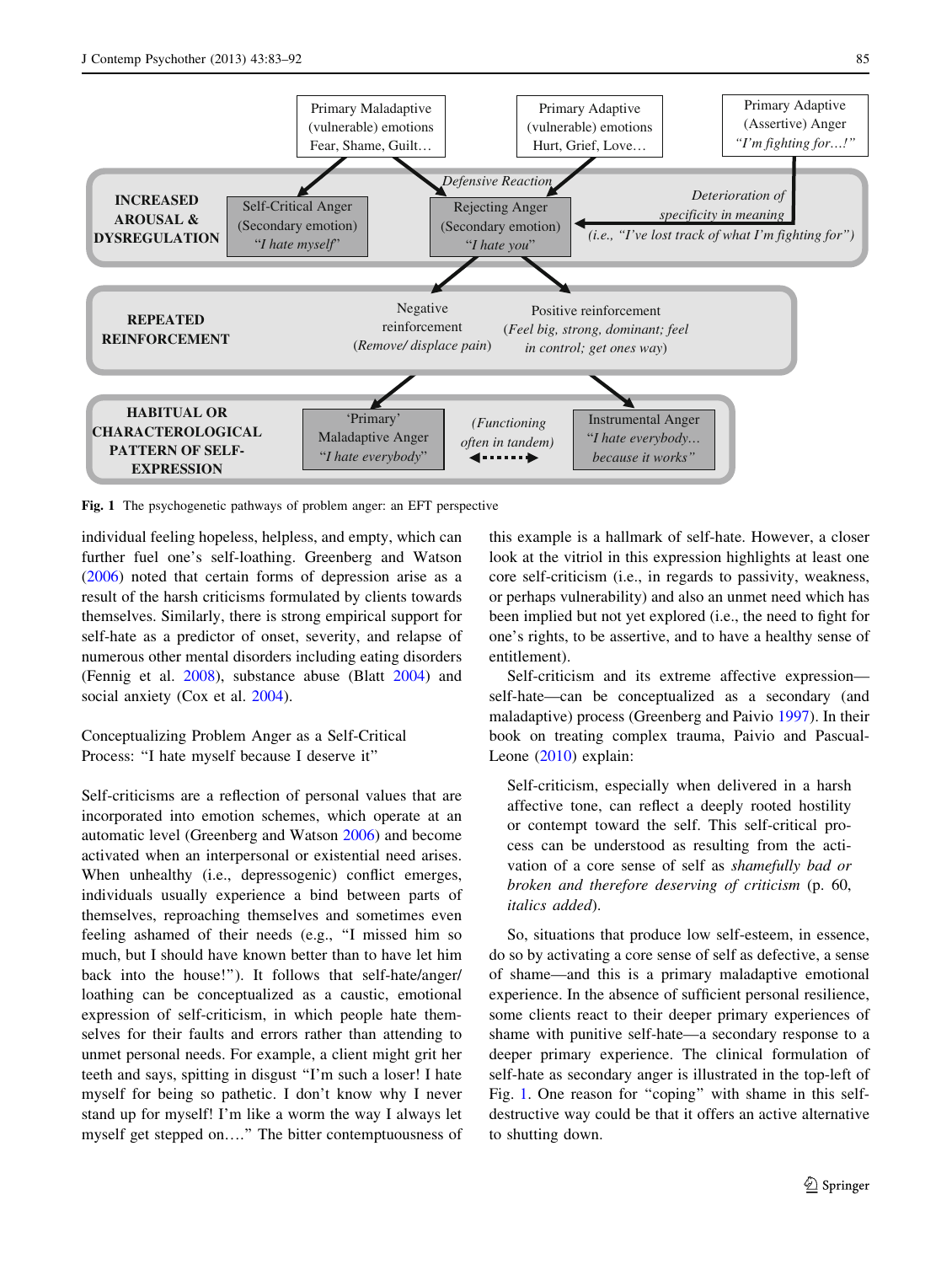The affective tone of criticisms is a particularly important feature in expressions of self-hate. In fact, vulnerability to depression has been linked to the harshness of a self-criticism that an individual expresses, rather than its content per se. This was evidenced in Whelton and Greenberg's [\(2005](#page-9-0)) study, in which participants were asked to criticize themselves and then to respond to their own criticisms in an imaginal dialogue with themselves. Participants who were vulnerable to depression used significantly more insults and expressed more contempt when delivering their criticisms as compared to healthy controls, who were less vulnerable to depression. In addition, when participants in the study attempted to respond or ''fight back'' against their own self-criticisms, those with a diathesis for depression exhibited more submissiveness and less assertiveness than their less vulnerable counterparts. In short, the harsh nature of criticisms was also coupled with responses of shame, sadness, lack of self-pride and confidence, and efforts to present excuses rather than assertive responses. In contrast, less depressive participants did not exhibit the same contempt and they were resilient to criticisms, responding with self-affirmation and assertive anger (Whelton and Greenberg [2005](#page-9-0)). Thus, the selfcritical process in depression tends to evoke a correspondingly weak and helpless sense of self, in which the individual is unable to formulate assertive counter-arguments, thus collapsing into hopelessness (Greenberg and Watson [2006\)](#page-9-0) and self-reproach.

Interventions for Working Through Self-criticism and Self-Hate

Changing the dysfunctional feelings and beliefs underlying self-hate is accomplished in EFT through the creation of an imaginal dialogue between two aspects of self: the critical aspect, which is based on internalized values and often rigid ideology versus the experiencing aspect, which often feels berated and beaten down by constant internal criticism. This intervention bears some similarity to the cognitive strategy of generating evidence against dysfunctional beliefs, although an EFT approach emphasizes affective arousal, spontaneous emotional expression, and a dynamic exchange between contradicting yet meaningful parts of the self. In short, the individual expresses criticism and then responds to this criticism, ideally with a meaningful emotional response that conveys some tacit interpersonal or existential need. These dialogical interventions, typical of EFT, achieve two purposes: (1) increasing emotional awareness of a personal conflict, and (2) working through that conflict.

Self-criticisms are not usually arbitrary and are most often distorted expressions of personal standards and values that an individual has internalized (for better or for worse; Greenberg and Watson [2006\)](#page-9-0). Although benign self-criticism may serve the function of upholding these values for an individual, self-hate is an acerbic and maladaptive expression of self-criticism. As we have seen, such caustic self-hatred is often a secondary emotion to primary maladaptive shame and a sense of personal weakness/inadequacy. Thus, the first purpose of the dialogue is for the client to learn to explore unpleasant underlying emotions. An important prerequisite to this is that the client has adequate emotion regulation and distress tolerance skills, given that a focus on the experience of shame is often more distressing relative to tolerating selfhate. Following this, the imaginal dialogue allows for a full, but controlled exposure to the raw and caustic criticisms (Greenberg and Watson [2006\)](#page-9-0). For those clients who can tolerate and work through painful feelings effectively, the task presents an opportunity to increase awareness of personal conflict. As the values (manifest in self-criticism) and unmet needs (manifest in distress) are each explored, the client reflects on self-hate as stemming from self-criticism. Therapist and client come to understand self-hate (anger directed toward the self) as an emotion that is secondary to deeper processes of maladaptive shame and dysfunctional belief (e.g., the shame of feeling inherently unlovable, incompetent, etc.). Eventually, resolution can be achieved through an emotional transformation, as the maladaptive feelings and meanings (beliefs) are reorganized and a better balance is reached between the values and needs such that each are experienced and acknowledged (Greenberg and Watson [2006](#page-9-0); Paivio and Pascual-Leone [2010\)](#page-9-0).

Second, an imaginal dialogue presents an opportunity for both sides to be expressed more fully. In most cases, the experience of self-criticism and hate overwhelms the experience of need, which leads to feelings of frustration and unmet personal needs. However, an imaginal confrontation (or two-chair task) puts the unmet need in juxtaposition with the criticism. Increased awareness of personal values and standards allows the client to evaluate their usefulness and to determine their importance in relation to core unmet needs. When individuals are filled with self-loathing and have sufficient emotion regulation skills, then one way of working through these difficulties in EFT is to articulate two parts of the self: on one hand, the personal standards inherent in self-criticism (which often drives punitive self-hate) and, on the other hand, the underlying existential or interpersonal needs that seem to be in opposition (Pascual-Leone and Greenberg [2007](#page-9-0); Paivio and Pascual-Leone [2010](#page-9-0)).

## Case Example: Self-Hate

"Alicia" is a 23-year-old who presented for therapy following symptoms of depression which were affecting her academic performance. Initially, her chief presenting problem was a general feeling of hopelessness. Further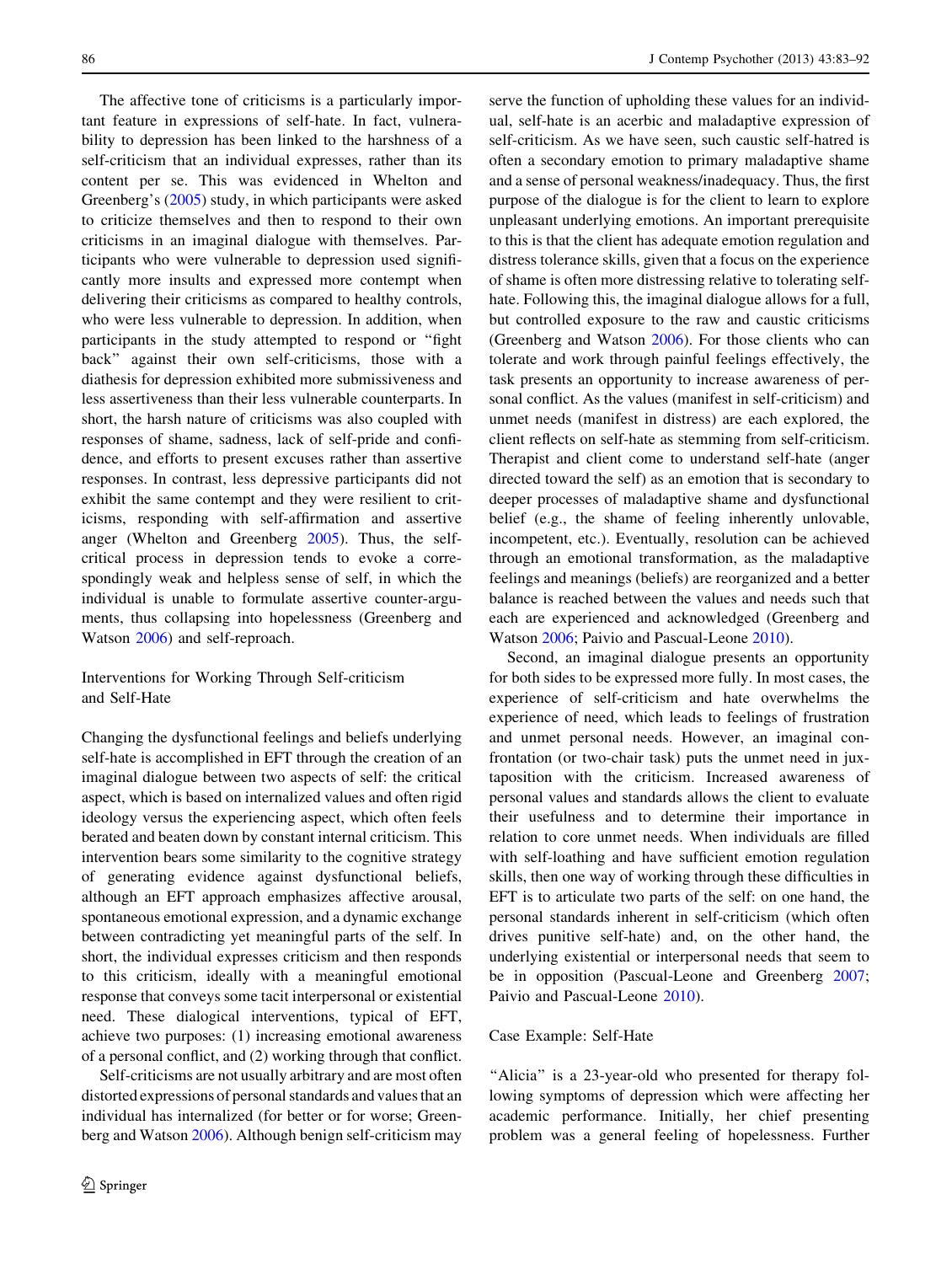exploration of these feelings revealed that she was highly self-critical which she described as ''disgust and hate for what I have grown into.''

Eventually the therapist asked Alicia to imagine she was speaking to herself and to express some of the inner criticisms related to hating herself. This came easily to her: ''you are too dumb, you are just so stupid, nothing you do is ever good enough.'' Exploration of the criticism led to an expression of shame at the perceived failure to reach the standards she had set for herself. Although Alicia acknowledged and agreed with her own criticisms and believed she may indeed be a failure, it was important for her therapist to circumvent discussions about the veracity of her self-criticisms as such. Rather, true to an EFT approach, it was more useful to persist in a discourse that explored the emotional impact elicited by these harsh criticisms. In this way, while Alicia initially found it hard to focus on those softer feelings, she eventually was able to identify feelings of hurt at the unfair and acute criticisms. Once these feelings were articulated, Alicia then found it easier to express her needs and wants and to contrast them against the values and standards that drove her selfcriticism. Specifically, she identified a need for interpersonal support and confidence in her abilities and efforts. While the critical part of herself was adamant at first, she later came to see these stringent standards as essentially expressions of concern, which she also then articulated in an imaginary dialogue with herself: ''I am afraid you will hurt yourself if I don't push you so hard and monitor every step you take.'' Alicia came to realize how she was actively undermining her own efforts for fear of failure, i.e. of not performing adequately, which invariably led to her feeling hopeless. Further ''dialogues'' between her critical and experiencing parts led to a resolution in which Alicia was able to forgive herself for making the occasional error, accepting mistakes as part of human nature.

## ''I Hate You''

Another common form of problem anger in psychotherapy is rejecting anger directed outward, toward another individual, as a defense against the experience of underlying (primary) vulnerable feelings. The expression of secondary defensive hatred is characterized by high arousal and limited awareness of one's more fundamental affective experience (Greenberg and Paivio [1997](#page-9-0)). In essence, in this case reactive anger at the outside world and others is a way of coping with, distracting oneself from, or shielding oneself from primary (adaptive or maladaptive) experiences of vulnerability (e.g., fear, shame, emotional pain, etc.). The clinical formulation of hate, rage, and rejecting anger as various forms of what is essentially secondary anger, reflects an all too common phenomenon and is illustrated in the top-center of Fig. [1.](#page-2-0)

When it comes to interpersonal relationships, this defense reveals itself in the process of hating an unloving other (i.e., ''I hate you for not loving me''). Unfortunately, this also describes a common underlying process in domestic violence (Pascual-Leone et al. [2011\)](#page-9-0). Similarly, in EFT theory, secondary forms of anger, such as hatred or contempt, are often conceptualized as an automatic defensive response to underlying vulnerable emotions such as fear, shame, or emotional pain—feelings which may very well be the result of not having ones needs met (Greenberg and Goldman [2008\)](#page-9-0). Although the vulnerable feelings represent one's primary, immediate response to external events, they are eclipsed by secondary anger via a rapid series of cognitive-affective processes that occur outside of conscious awareness (Paivio [1999](#page-9-0)).

Conceptualizing Problem Anger as a Secondary Process: ''I hate you for not loving me''

''Defensive,'' secondary anger is not a sustainable adaptive strategy for self protection and development, however it is illuminating to consider this kind of problem anger in terms of its tacit functional aims, which are often very immediate or short-term. By combining EFT and behavioral theories, Korman ([2005;](#page-9-0) who extending earlier work by Linehan [1993](#page-9-0)) explicitly highlighted the role of anger experience itself as a negative reinforcer when it displaces painful and more primary emotions such as hurt, fear, or shame. Furthermore, in Korman's clinical formulation, defensive anger is described as having a potentially addictive process in that it provides instant relief from intolerable and painful affect. For example, an individual may express contempt and re-focus attention on another person's behavior, thereby avoiding the emotional pain of facing one's own personal weaknesses. This two-step process formulation helps explain the consistent positive correlations that have been found between individuals' proneness to shame and their arousal of anger and aggression (see Tangney et al. [1992](#page-9-0), paper Shamed into anger). In addition to this, when considering the interpersonal domain, expressing hostility seemingly reduces ones chances of being harmed by another person because it tells others to ''stand back'' and creates distance in the relationship. Finally, expressions of rage and contempt can place one in a more powerful position by belittling and shaming another person (Greenberg and Goldman [2008\)](#page-9-0), which consequently can provide positive reinforcement to some people for their anger.

In all of these instances, problem anger like this ultimately serves as a short-term form of emotion regulation (albeit an unhealthy one) for staving off more painful experiences. Moreover, the regulatory function of this two-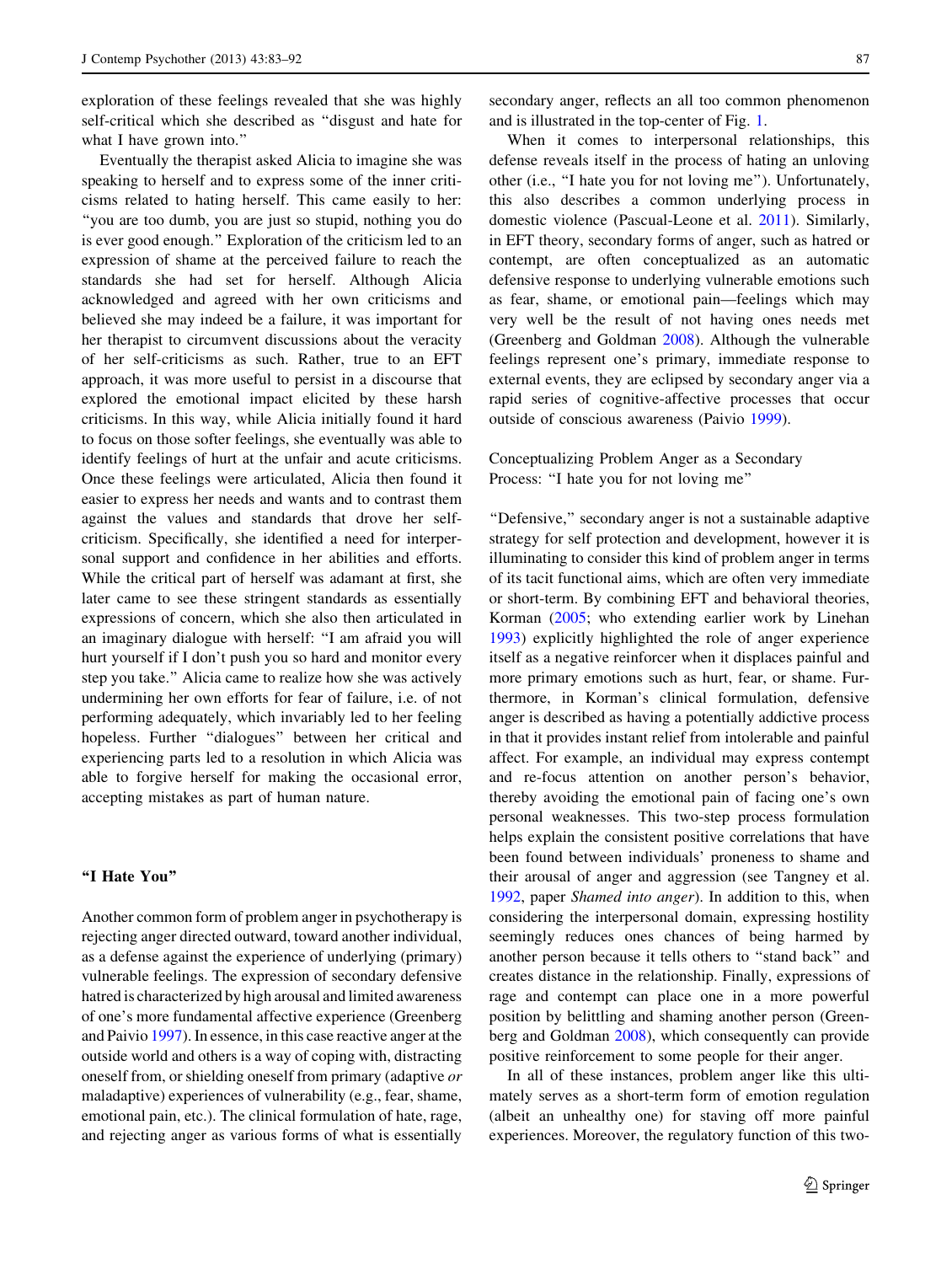step sequence is usually outside of one's awareness. When primary vulnerable feelings become intolerable, a surge of powerful secondary emotion such as hatred dispels vulnerability and seemingly empowers the individual. Because of the reduction in distress (a negative reinforcer) and the experience of power (a positive reinforcer) the defensive strategy of experiencing and expressing rage and hate can become a conditioned response cued by experiences of shame or fear (see middle of Fig. [1;](#page-2-0) Korman [2005\)](#page-9-0).

For many clients, the short-term gain of defensive, reactive hatred (i.e., immediate relief from painful vulnerability) comes at the expense of healthy social and emotional functioning in the long-term (see for example Korman et al. [2008\)](#page-9-0). Although hatred is ''helpful'' in the short-term management of primary fear and shame, it mutes clients' awareness of their unmet needs for interpersonal security and acceptance (Paivio [1999\)](#page-9-0). In sum, resorting to secondary anger and spite in response to feelings of rejection or threat, although momentarily empowering, does nothing to address an individual's basic interpersonal or existential needs. In fact, because defensive hatred is more likely to alienate others than to draw them closer, secondary anger as a long-term strategy is inevitably counterproductive to soothing the underlying vulnerability.

## Interventions for Working with Defensive Anger

In EFT, the intervention approach for working through defensive secondary anger is to first provide a supportive relationship in which one acknowledges and validates the client's immediate experience of anger. Second, therapists must move beyond the validation of anger in an effort to deepen emotional experiencing, using empathic reflections to explore emerging tendrils of associated feelings, thoughts, and needs. In individual therapy, this process is achieved through empathic affirmations based on therapist attunement to client experiencing (Paivio [1999;](#page-9-0) Paivio and Pascual-Leone [2010;](#page-9-0) Greenberg and Watson [2006](#page-9-0)). In couples therapy, the validation of clients' primary feelings is accomplished when the supportive responses of one's partner disconfirms one's negative expectations and helps regulate one's feelings (Greenberg and Goldman [2008](#page-9-0); Johnson and Greenman [2006](#page-9-0)). In both case, therapists help clients develop an awareness of the defensive nature of their anger and then, given a safe relationship, empathically guide clients into the deeper exploration of more vulnerable emotional processes.

## Case Example: Defensive Anger as Secondary Emotion

"Brian" and "Carol" came to therapy when they were on the brink of ending their relationship, which had become cold and spiteful. Brian had often felt ashamed as a child stemming from his emotional neglect and physical abuse, and at the time of therapy he was responding with defensive bitterness or rage if, for example, Carol rejected his sexual advances. However, Brian's hostility toward her only led Carol to withdraw further, increasing his expressed contempt and escalating the conflict between them. Brian's experience of rejection by his wife activated primary feelings of fear and shame and the belief that, ''I am being abandoned, I am unlovable.'' For Brian, enduring this feeling was intolerable and it was immediately supplanted by his sudden waves of contemptuous rage. Indeed, Carol described him as ''out of control'' and "emotionally abusive," and cited Brian's temper as the main source of problems in their marriage. During a particularly poignant moment in session, Brian blurted out: ''I only lose my temper when she ignores me!!'' More often than not Carol would tense her jaw but would say nothing. As treatment progressed, Brian's dominating, intrusive hostility and Carol's silent withdrawal led the therapist to identify a cycle, in which Brian pursued Carol for intimacy, reassurance, and sex and Carol distanced herself from Brian's advances. The therapist noticed an uneasy quality underlying Brian's harsh tone, which at times revealed core feelings of fear and insecurity beneath his contempt.

In using EFT to work with Brian's defensive hostility, one of the therapist's main objectives was to help Brian access, explore, and express the primary vulnerable feelings and associated unmet needs, which he harbored beneath his contemptuous exterior. Eventually Brian acknowledged that other feelings were highly aversive for him, so they had to be approached tentatively and in the safety of a strong therapeutic (and marital) alliance. In an especially productive session, the therapist observed: ''I can see how frustrating it is for you when Carol isn't ready to respond to you, it just shuts you down.'' The therapist then tentatively suggested that, ''a lot of men actually find it kind of painful if their wives don't want to be physically intimate. I don't know if that's something you've ever experienced…?'' ''I don't know. Maybe I used to,'' replied Brian. This partial acknowledgement of vulnerability indicated significant progress toward a new avenue of deeper exploration. In response to Brian's disclosure, the therapist validated Brian's core insecurity, reinforcing his courage in staying with and disclosing his feelings. The therapist then asked Brian if there were specific instances when Carol's withdrawal was particularly painful for him. As they explored Brian's memory of these interactions, the therapist focused him on his visceral experience of emotional pain to facilitate his expression of primary hurt (Greenberg and Goldman [2008](#page-9-0)), opening the way for a reparative dialogue in the couple.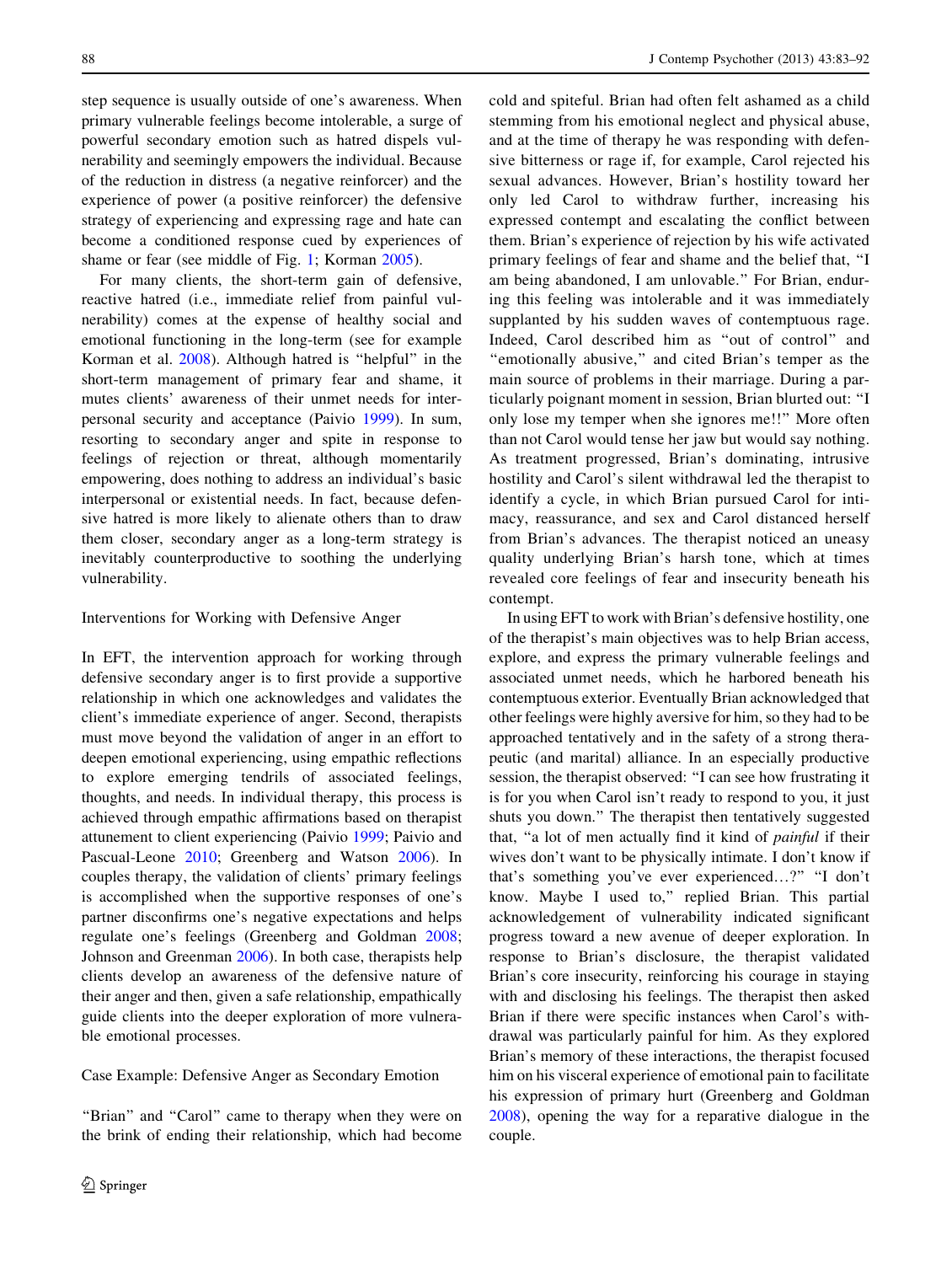#### ''I can't remember why I'm angry… but I am!''

Conceptualizing Problem Anger as the Deterioration of a Primary Assertion

A very different manifestation of secondary anger results from the devolution or unraveling of what may have initially been adaptive anger. Simply put: excessive arousal and the loss of meaning in the focus of what one's anger initially embodied, often also leads to rage or destructive and rejecting anger (see top-right of Fig. [1\)](#page-2-0). This conceptualization is in keeping with hate as an unhealthy and excessive culmination of frustration or aggression.

Primary adaptive anger is always in the direct service of a need (e.g., for autonomy, support, etc.); however, the mobilization of this assertive anger demands that one implicitly balance two dialectically opposing facets of assertion. On one hand, an individual must be aroused and energized enough for the inherent confrontation entailed in self-assertion but, on the other, he or she must also remain level-headed enough not to lose focus in the heat of the moment. It follows then that when fighting for a cause, and when arousal is increasingly heightened, one may easily lose sight of the original purpose (i.e., meaning and need) that first propelled the adaptive anger. Here, it is as if the experiential lens through which one is able to articulate primary assertive anger spirals out of focus, blurring the nature of the instigating concern. Mounting arousal that precipitates a deterioration of meaning could be directly related to the issue at hand (e.g., passion for a target issue, intense feelings of outrage) and/or could also be fueled by peripheral psychological or biological issue (e.g., feeling overwhelmed, in pain, hungry, tired). From a moment-bymoment perspective this leaves one in a state of high arousal and low meaningfulness i.e., secondary undifferentiated anger (Pascual-Leone and Greenberg [2007](#page-9-0)).

We offer a familiar example of this phenomenon although it departs from the clinical setting. In social and political demonstrations, protests usually embody well articulated concerns and demands (e.g., for change, for certain rights, etc.). However, when these demonstrations get more agitated and affective arousal increases, it become more and more likely that the well articulated premise of a protest will deteriorate into destructive anger and violence. Similarly, in psychotherapy, if a client is unclear (in the moment) about what he or she is "fighting for," the presenting experience of anger is not likely to be primary and assertive anger. We find other commonplace examples of this process when clients begin with a key frustrating concern and then essentially lose track of their main point of contention, or when the expression of anger escalates into insults and attacks that are increasingly less related to the presenting issue or concern. Alternatively, the loss of meaning is also captured when a client declares, "I'm so angry, I'm at a loss for words!!" Thus, primary adaptive feelings of assertive anger, in effect, can deteriorate and unravel into secondary (in the sense of more global and undifferentiated) anger.

Interventions for Working with Anger that has Lost Its Purpose

A chief aim of emotion-focused therapists is to help clients elaborate the tacit meanings associated with emotional experience. However, when arousal goes beyond a certain point, it interferes with adequate meaning making. While this can be an ever present issue, when working with emotions related to trauma (Paivio and Pascual-Leone [2010](#page-9-0)), it is similarly so with anger. Thus, when therapists sense that important albeit unarticulated meaning is at the root of a client's anger, de-escalating and emotion regulation are particularly important in helping clients to return to a productive level of arousal. At first, behavioral selfsoothing strategies (such as using distraction, or the classic "time-outs" or "counting to 10," etc.) will be more useful here than any meaning exploration. However, clients can also sometimes be regulated dyadically, by attentive and empathic validations from the therapist. Next, rather than attending to the affect of rage in general, therapists must offer highly attuned support and offer a meaning-scaffold (e.g., using persistent empathic conjectures), so that clients can regain their footing and verbally articulate the key issue that form the initial foundation of their protest. The aim in this intervention approach is to help re-symbolize the violation as a client regains his or her focus, such that either productive assertion is restored or, at least, the client develops some meta-awareness about his or her loss of focus. In one case example, after being repeatedly encouraged to slow down and explore the core issue at hand, the client eventually exclaimed, ''Well, look!! I can't remember why I'm angry, OK?? But I am!" This humorous moment created an abrupt self-awareness and signaled to both client and therapist the need for a more thoughtful exploration of meaning.

#### ''I Hate Everybody''

The experience and expression of hate as a habitual way of engaging the world is a theme frequently explored in the literary figure of the misanthrope. Gaylin [\(2003](#page-9-0)) has described individuals experiencing primary maladaptive hate as "true" or "raw" haters who, "live daily with their hatred," and may even appear to be, "obsessed with their enemies, attached to them in a paranoid partnership'' (pp. 4–5). This chronic style of hatred often presents in therapy in individuals with cluster B personality disorders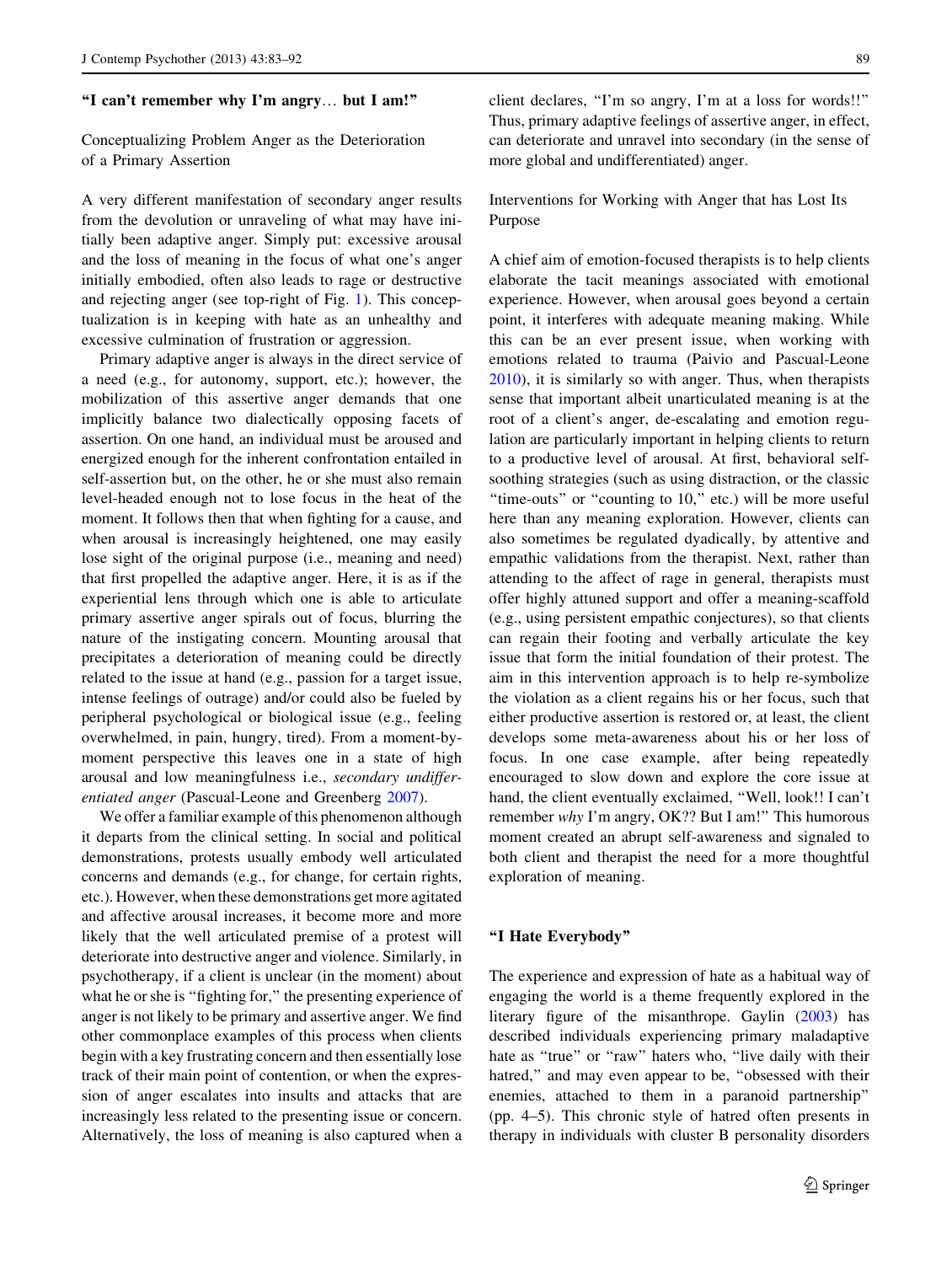(e.g., borderline, histrionic, narcissistic, passive aggressive…) or some anger-related personality disorder (not otherwise specified), whose behaviors are dramatic, erratic, or paranoid and who may either be particularly emotionally vulnerable or callous (APA [2000\)](#page-9-0). Chronic anger and hatred can be conceptualized from an EFT perspective in at least two different ways: Primary maladaptive anger or instrumental anger, (or both). These conceptualizations of problem anger describe pervasive patterns of responding that interfere with healthy relationships and emotional functioning.

Conceptualizing Primary Maladaptive Anger: ''I hate the world because it conspires against me''

More often than not, the primary maladaptive experience of anger represents a generalized pattern of rejecting anger/ hate/rage as some form of defensive secondary emotion—a formulation that was already introduced in the preceding section (see middle and bottom of Fig. [1\)](#page-2-0). As we described, these forms of secondary anger are self-reinforcing, in that such feelings provide immediate relief from underlying (primary) feelings of shame, fear, and vulnerability in general (Korman [2005;](#page-9-0) Pascual-Leone and Paivio, in press). While this kind of secondary, defensive, anger may remain circumscribed to particular contexts or relationships (i.e., ''I hate you for not…loving me/soothing my pain/giving me what I want''), for some individuals the self-reinforcing pattern eventually becomes generalized and intractable, such that anger and hate become a characterological way of being (i.e., "I hate everybody"). So, in some sense, chronic and ill-directed rage can be thought of as a ''calcified'' form of secondary defensive hatred, one that is produced through repeated reinforcements for angry experiences.

Thus, although its origins may be a kind of secondary emotion we find it useful in EFT to conceptualize this entrenched angry style as, nonetheless, primary maladaptive because over time it has become an immediate and direct (i.e., primary) response to the environment that does not serve an adaptive function (i.e., it is not related to any real goal-directed behavior; c.f. Greenberg and Paivio [1997](#page-9-0)). Thus, this form of hatred represents an overgeneralized emotional style (i.e., a hostile and paranoid emotion-personality scheme). Because these angry responses are diffuse expressions that are also overgeneralized, individuals with this angry disposition sometimes present as chronically irritable (i.e., the perennial grouch). Moreover, both the display and intensity of this anger is excessive and/or inappropriate.

It is common for individuals with primary maladaptive anger to have histories of complex relational trauma (Paivio and Pascual-Leone [2010;](#page-9-0) Pascual-Leone and Paivio, in press). Perhaps for this reason, experiences of primary maladaptive hatred are often tied to a broad sense of having been ''short changed'' or jilted in life by an unjust world (Korman [2005\)](#page-9-0). Moreover, individuals who frequently express hate and rage of this kind usually have poor emotional awareness and, more often than not, poor emotional regulation. Indeed, it is poignantly ironic that a hallmark of people with chronic anger and hate usually experience themselves as victims to others' ill-will and constantly make hostile attributions regarding the actions of others (Korman [2005](#page-9-0); Korman et al. [2008\)](#page-9-0). They take offense and see violations everywhere. From this somewhat paranoid framework, they continually retaliate with hate and anger, sometimes indiscriminately. The crux of this irony is that angry people often have real difficulty in asserting themselves in a way that is interpersonally effective (Linehan [1993\)](#page-9-0). Probably because of both poor emotional awareness, and unregulated arousal, articulating their concerns often unravels into incoherent and virulent fits of rage. This process of deteriorated meaning, which we have already described (top-right of Fig. [1\)](#page-2-0), also feeds the chronic nature of maladaptive anger.

In essence, potentially productive anger never comes to fruition and, spurred on by high arousal as well as some instrumental functions (discussed later), angry feelings spiral out of range of anything that could be effective or productive. Greenberg and Paivio [\(1997](#page-9-0)) liken this process to an unhealed wound that becomes hyper-sensitive and is continually irritated by similar situations. Over time, raw irritability becomes the norm rather than the exception, consolidating into an entrenched angry personality style.

# Case Example and Intervention Approach: Primary Maladaptive Anger

''Claire'' entered therapy on the strong recommendation of her employer in order to receive help with her ''bad temper.'' She described her coworkers as ''miserable'' and her workplace as ''completely unsupportive.'' At work and in her personal life, she expressed negative emotions towards others by shouting obscenities, breaking things, and flying into rages whenever her needs for understanding and support were not met. It became clear that she interpreted others' lack of support as a sign of rejection or abandonment which filled her with a host of undifferentiated bad feelings. With the help of her therapist she was able to acknowledge that she was feeling lonely, unsupported, and unlovable, as well as desperate and helpless to change her situation. When in session she readily expressed anger about her coworkers, but she also expressed primary anger at her parents for her unmet needs and for not having attended to her or taken her seriously as a child. Occasionally, Claire also directed anger and hostility toward her therapist with stinging hateful remarks.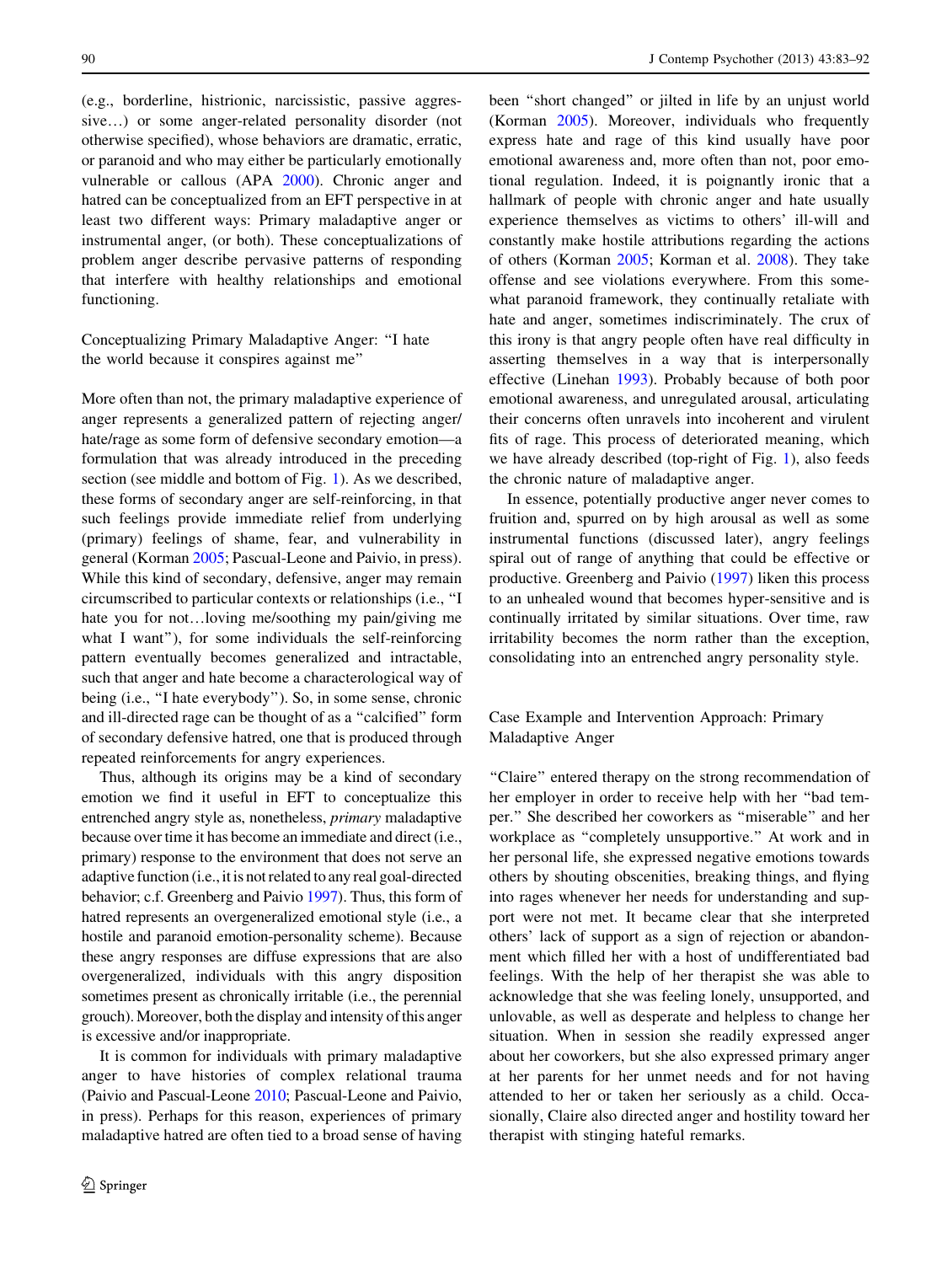Claire and her therapist came to a shared understanding that distress tolerance was a significant challenge for her, and that skills training in behavioral emotion regulation would be a central treatment goal. Her therapist often instructed her to make use of emotion regulation strategies while at the same time encouraging her to tolerate and stay with her upset feelings just long enough to make some sense of them (for intervention examples, see Korman [2005](#page-9-0)). During one session, the therapist reflected to Claire that her anger at a coworker also appeared to elicit deep feelings of hurt, shame, and loneliness. The process of exploring and deepening the meaning of these emotional experiences had to be carefully titrated with self-soothing to prevent Claire from losing her focus and going into a defensive rage. In this way, over many sessions, they began to bring into awareness and find words for some of the more vulnerable feelings which were so often associated and conflated with her more reactive, ''knee-jerk'' response of anger.

At the same time, whenever possible, the therapist provided validation for Claire's sense of being wronged and then instructed her in assertiveness training and the appropriate anger expression (both in and outside the session), which helped Claire to express her needs and her sense of injustice without spinning out into a familiar fit of incoherent rage. Some of the difficult feelings that Claire explored were related to ''unfinished business'' between her and her father. The therapist suggested that they ''put the anger where it belongs'' and invited the client to engage in imaginal dialogues where she confronted her father. On one hand, imaginal (empty chair) dialogues were used to explore the meaning of her painful feelings in relation to significant others (for detailed therapist operations see, Paivio and Pascual-Leone [2010](#page-9-0); Pascual-Leone and Paivio, in press). On the other hand, behavioral role-plays were used for the practice and rehearse of clear and controlled self-assertion as related to current scenarios in her life. Both of these (meaning making and behavioral training) were key treatment interventions.

Conceptualizing Problem Anger as Instrumental: ''…because if you don't, I'll hate you''

According to EFT theory, instrumental emotions are used, consciously or unconsciously, to manipulate or control others. Although using anger to intimidate others, for example, is strategic in some sense, instrumental emotions are not necessarily false; they can entail very real affective experiences with genuine arousal and in many instances individuals may be unaware of the way they are ''using'' emotion.

Of course, this operantly conditioned experience and expression of anger does suggest manipulative, antisocial tendencies. But again the instrumental use of hate is often learned outside of awareness (through positive reinforcement and sometimes modeling) and it develops habitually to the point that it is comes to be expressed automatically (Korman [2005;](#page-9-0) middle and bottom-right of Fig. [1](#page-2-0)). For example, in a simple case, hatred and anger may be instrumental with the ''effect'' of dominating others and with the ''advantage'' of avoiding responsibility.

Case Example and Intervention Approach: Instrumental Anger

In a clinical illustration of instrumental anger, a middleaged man who presented with anger problems described feeling genuinely frustrated at his business meetings, often responding with angry outbursts, shouting and pounding his fist when his demands were not met. However, the fact that his outbursts usually resulted in him getting his way provided repeated positive reinforcement for his angry behavior and he was only vaguely aware of this conditioning process. In cases like these, where the client does not suffer from more acute antisocial tendencies nor from other features of personality disorder (as did ''Claire,'' from the previous example), it may be sufficient for a therapist to help the client reflect on this emotional process, in the hopes of increasing insight into the strategic nature of expressing anger and hate (Greenberg and Pascual-Leone [2006;](#page-9-0) Korman [2005](#page-9-0)). Interpretation and exploration should be used to help therapist and client alike, to understand the interpersonal function of the expressed emotion, and the possible secondary gains for the client. Finally, these gentle confrontations should be followed by teaching the client more adaptive ways of getting ones needs met.

# Concluding Remarks

Clinical Implications and Future Directions

The central aim of this paper has been to elaborate clinical case formulations of problem anger by developing the EFT conceptualization for emotion in psychotherapy. While we believe this EFT-informed conceptualization of hate, rage, and rejecting anger, is a unique contribution that will be useful to clinicians working in a range of treatment approaches, there is still considerable ground to cover in the understanding of problem anger in psychotherapy. For example, research and clinical work needs to develop therapist-friendly criteria that could help direct clinicians in assessing anger moment-by-moment, as it changes in session. Indeed, researchers are just beginning to identify specific observable features that distinguish productive from unproductive anger (e.g., Pascual-Leone and Greenberg [2007](#page-9-0)). Similarly, further work is needed to elaborate